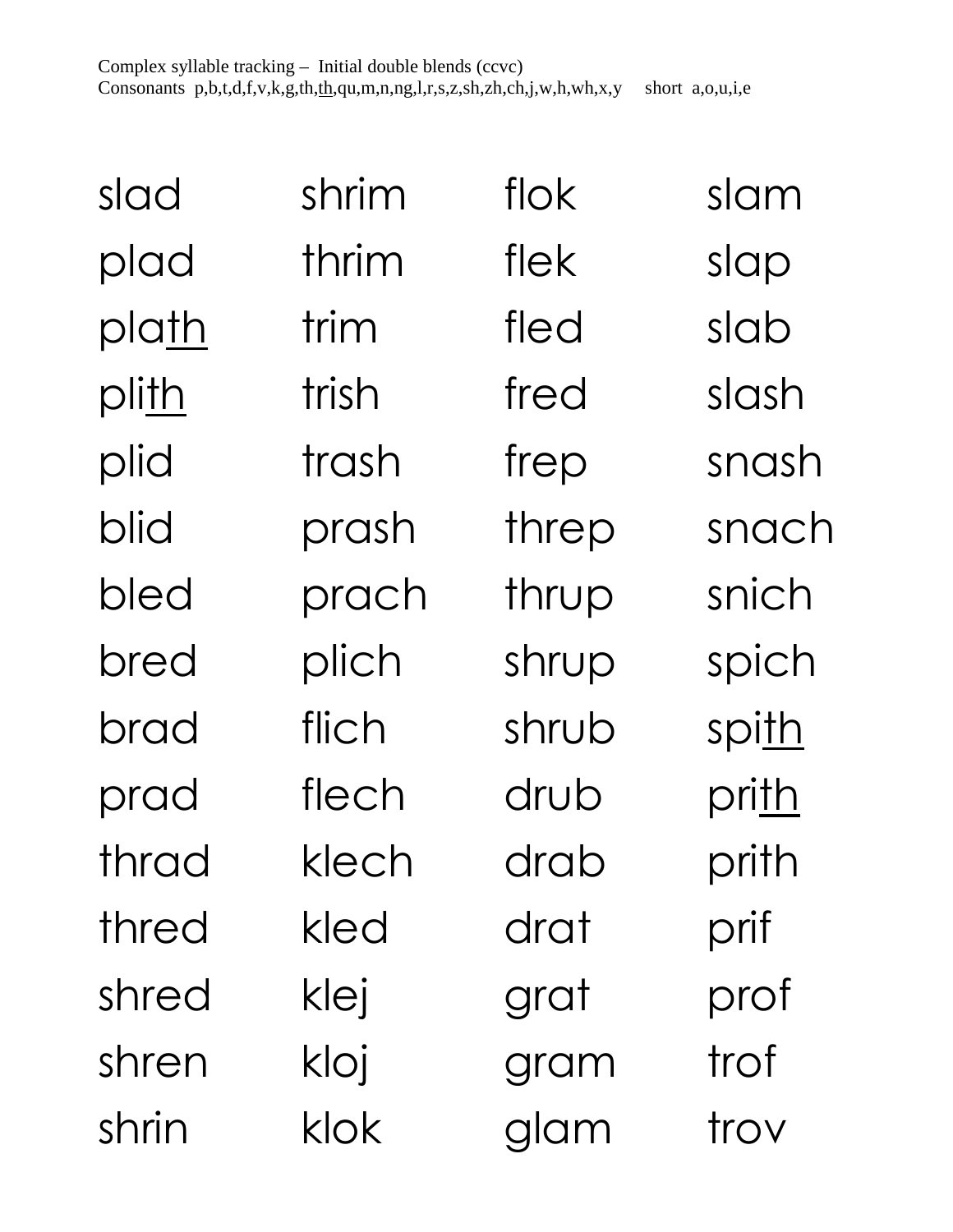| blad  | plate | skate | stol  |
|-------|-------|-------|-------|
| blade | prate | slate | stil  |
| slade | prat  | smate | stile |
| spade | pret  | smat  | stime |
| spad  | fret  | smak  | slime |
| spud  | frete | smok  | slim  |
| spude | frate | smoke | slig  |
| slude | frat  | snoke | slog  |
| slode | krat  | snake | slok  |
| flode | krate | snak  | sloke |
| flod  | krite | stak  | spoke |
| flad  | krit  | stake | proke |
| plad  | skit  | stoke | preke |
| plade | skat  | stole | pleke |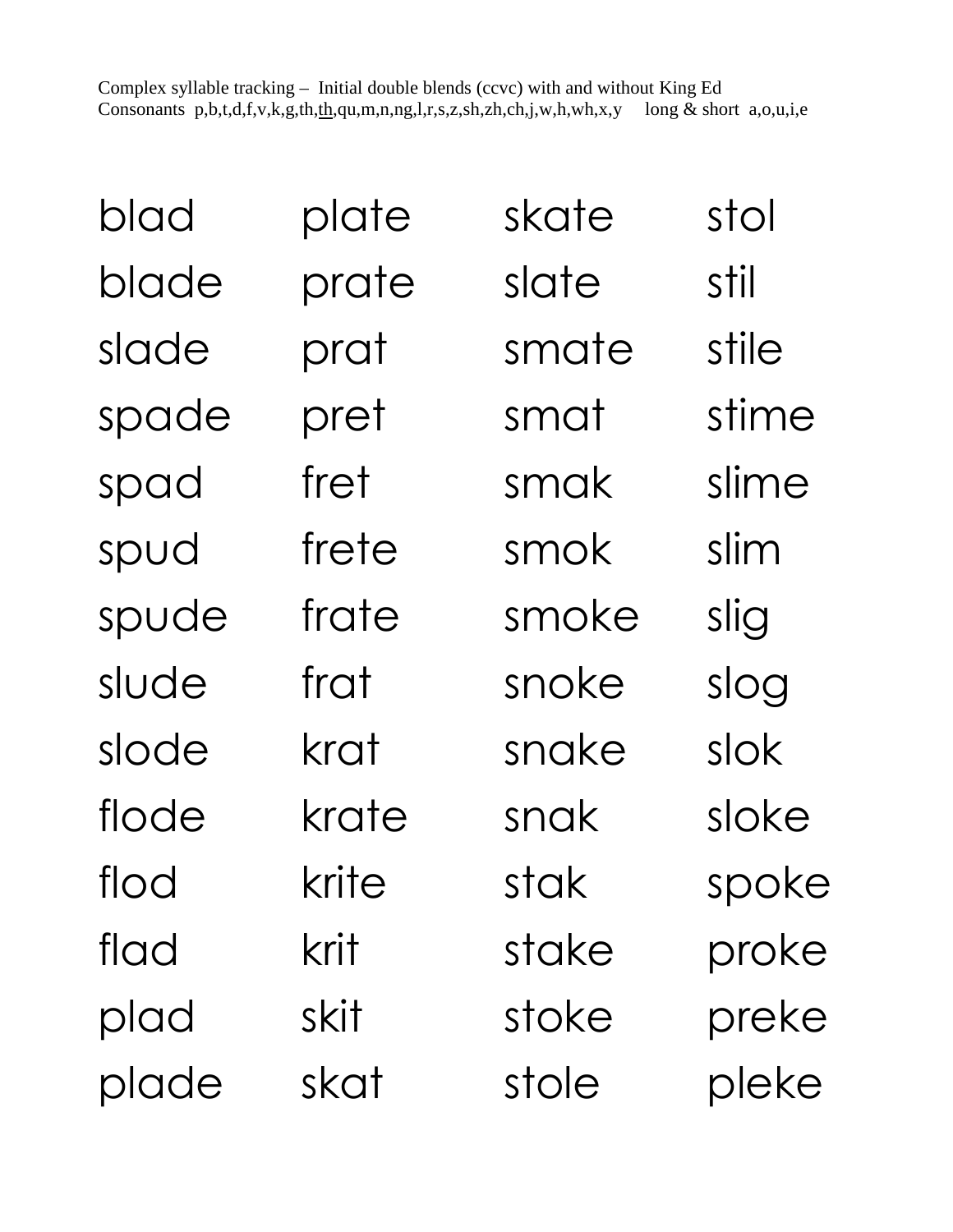| past | rint | hulk  | wilt |
|------|------|-------|------|
| mast | rent | bulk  | welt |
| masp | dent | bunk  | went |
| maps | dend | sunk  | tent |
| mops | send | sunt  | tens |
| mosp | sent | suft  | teps |
| mosk | sept | soft  | tesp |
| mask | selt | loft  | tesk |
| musk | felt | lift  | desk |
| muks | filt | shift | disk |
| ruks | fild | thift | dosk |
| roks | hild | theft | dask |
| rosk | held | thept | daks |
| risk | help | wept  | raks |
| rist | helk | wipt  | saks |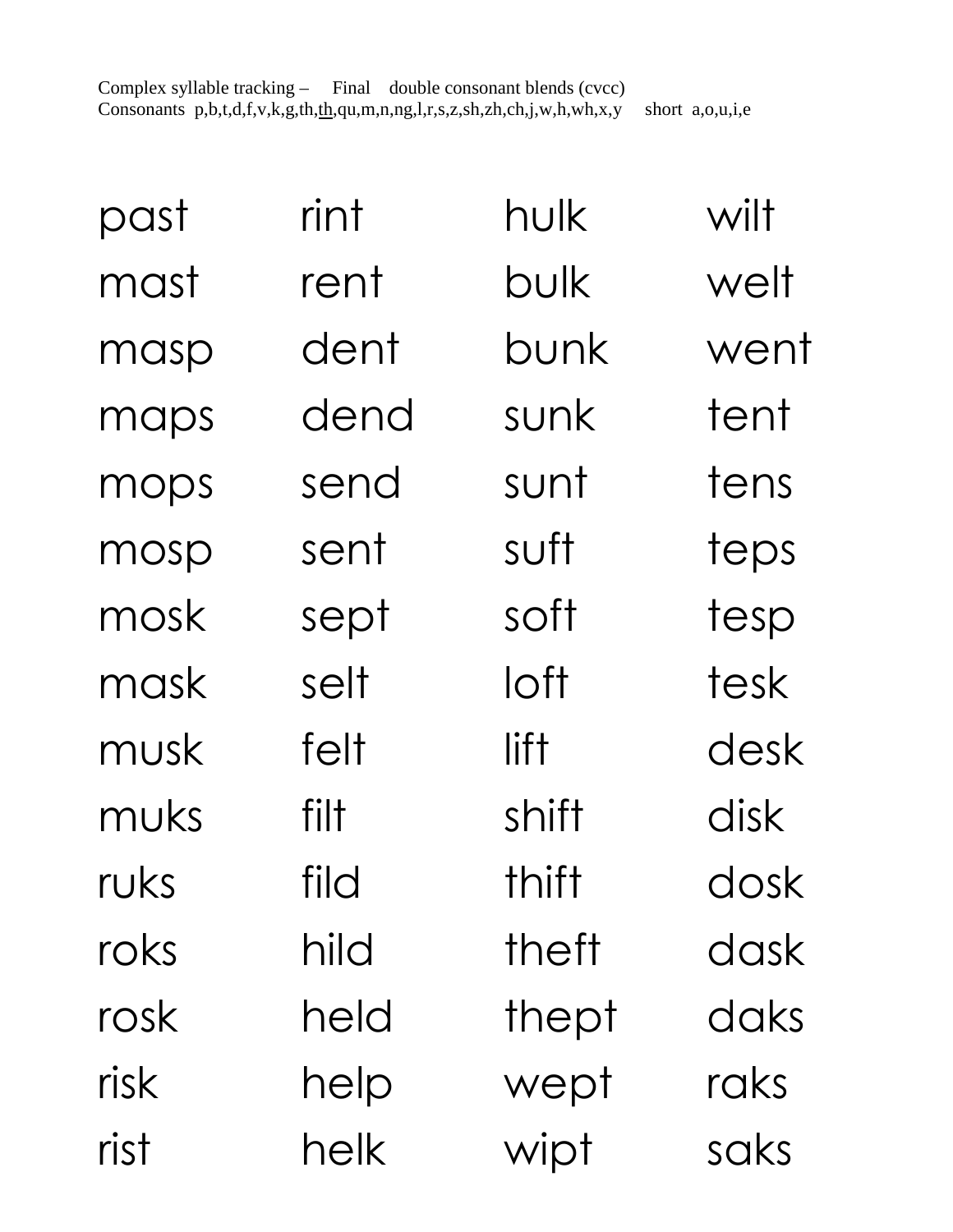Complex syllable tracking – final double consonant blends (cvcc) Consonants p,b,t,d,f,v,k,g,th,th,qu,m,n,ng,l,r,s,z,sh,zh,ch,j,w,h,wh,x,y short a,o,u,i,e

| lamp | fild  | dunk | folz |
|------|-------|------|------|
| lump | film  | dusk | folt |
| mulp | felm  | musk | felt |
| pulp | helm  | mask | melt |
| palp | held  | task | ment |
| palz | weld  | tast | mend |
| pilz | welk  | mast | mund |
| zilp | wilk  | past | munk |
| nilp | milk  | pant | punk |
| nilt | silk  | hant | punt |
| filt | silt  | hint | pust |
| felt | chilt | lint | past |
| belt | chint | linz | rast |
| bilt | dint  | nilz | rats |
| bild | dunt  | filz | rits |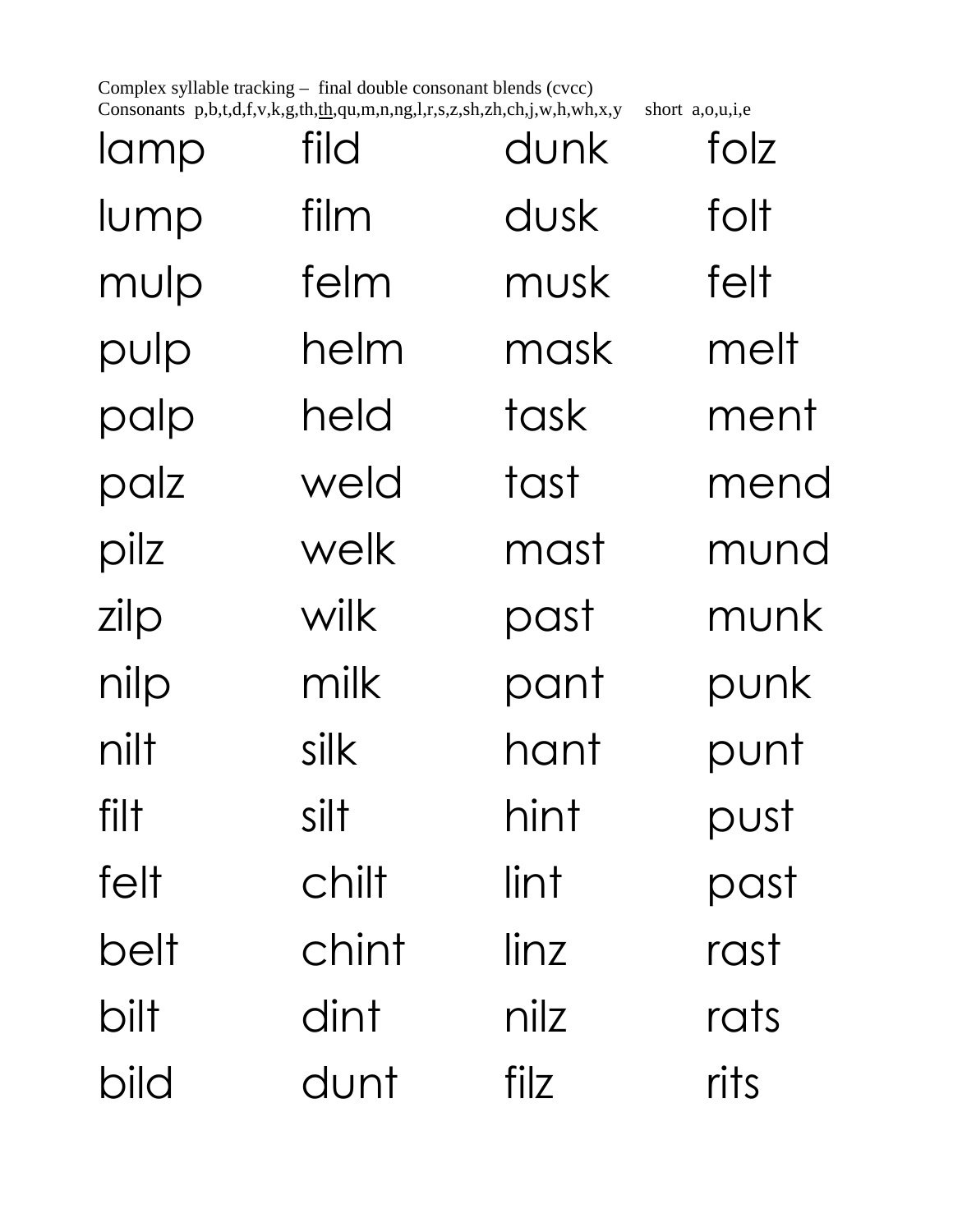**Real words only:** Complex syllables – initial and final consonant blends All major consonants and all short vowels (various R.O.A.S.T. changes)

last flaps best list flips bent mist slips bend mits slops tend mats stops tent rats spots test raps slots tests traps lots rests strap lost rest strip last crest trips mast crust rips mats trust drips bats thrust